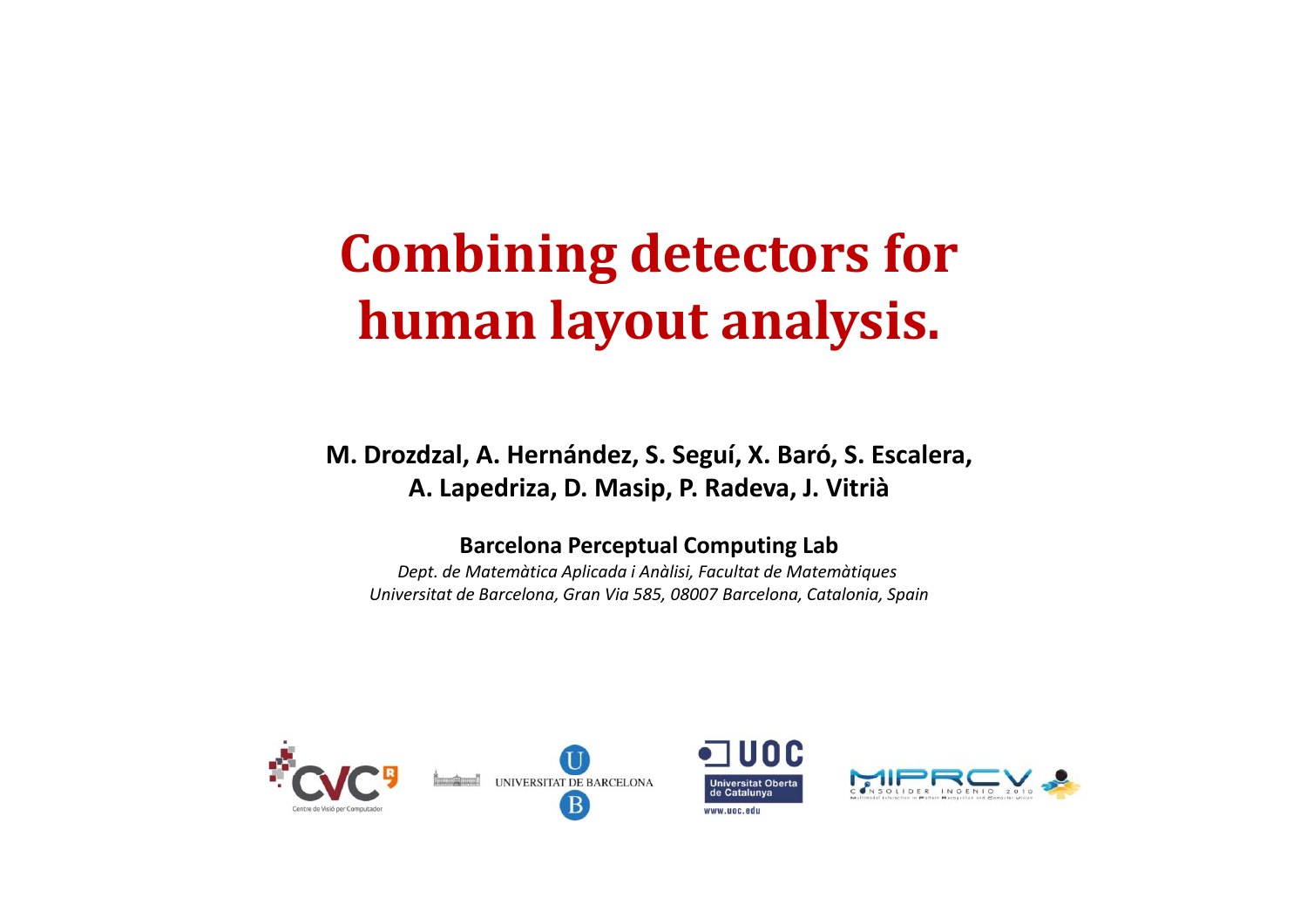## Human Layout Analysis

Predicting the **bounding box**, label and presence of each part of a person (head, hands, feet)...



… in <sup>a</sup> dataset depicting extremely variable human poses and viewpoints in complex backgrounds.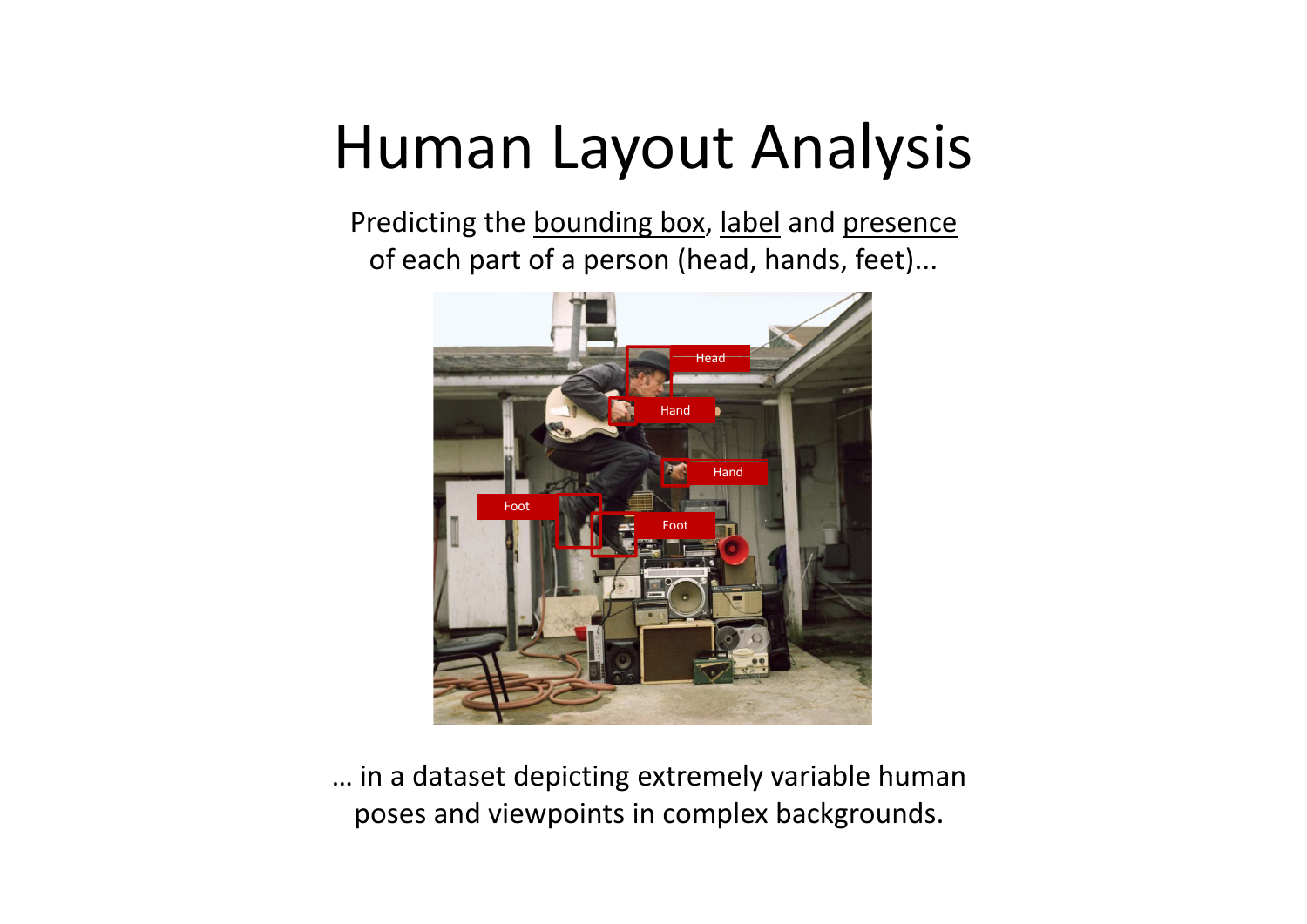# Approach

Our main objective was **not to build <sup>a</sup> new approach** to deal with the full complexity of the problem but to test some **state‐of‐art detector algorithms** in order to evaluate their limits.

We made the following assumptions:

- We are provided with <sup>a</sup> bounding box of the visible parts of the body.
- The head is visible is the most reliable human part to detect. The head can be used as an anchor for other parts.

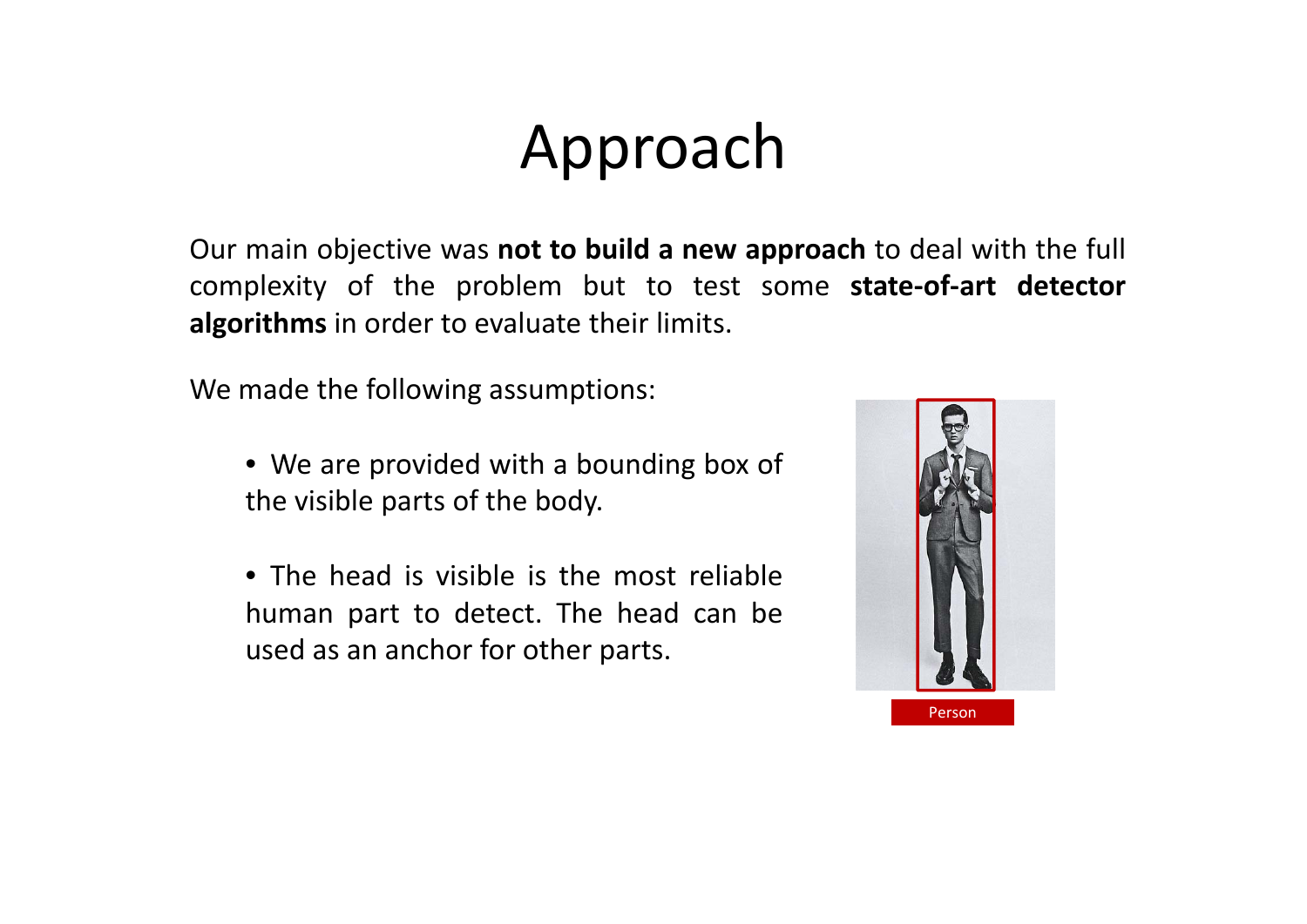### Head Detection

The head is detected by integrating several state-of-the-art part detectors:

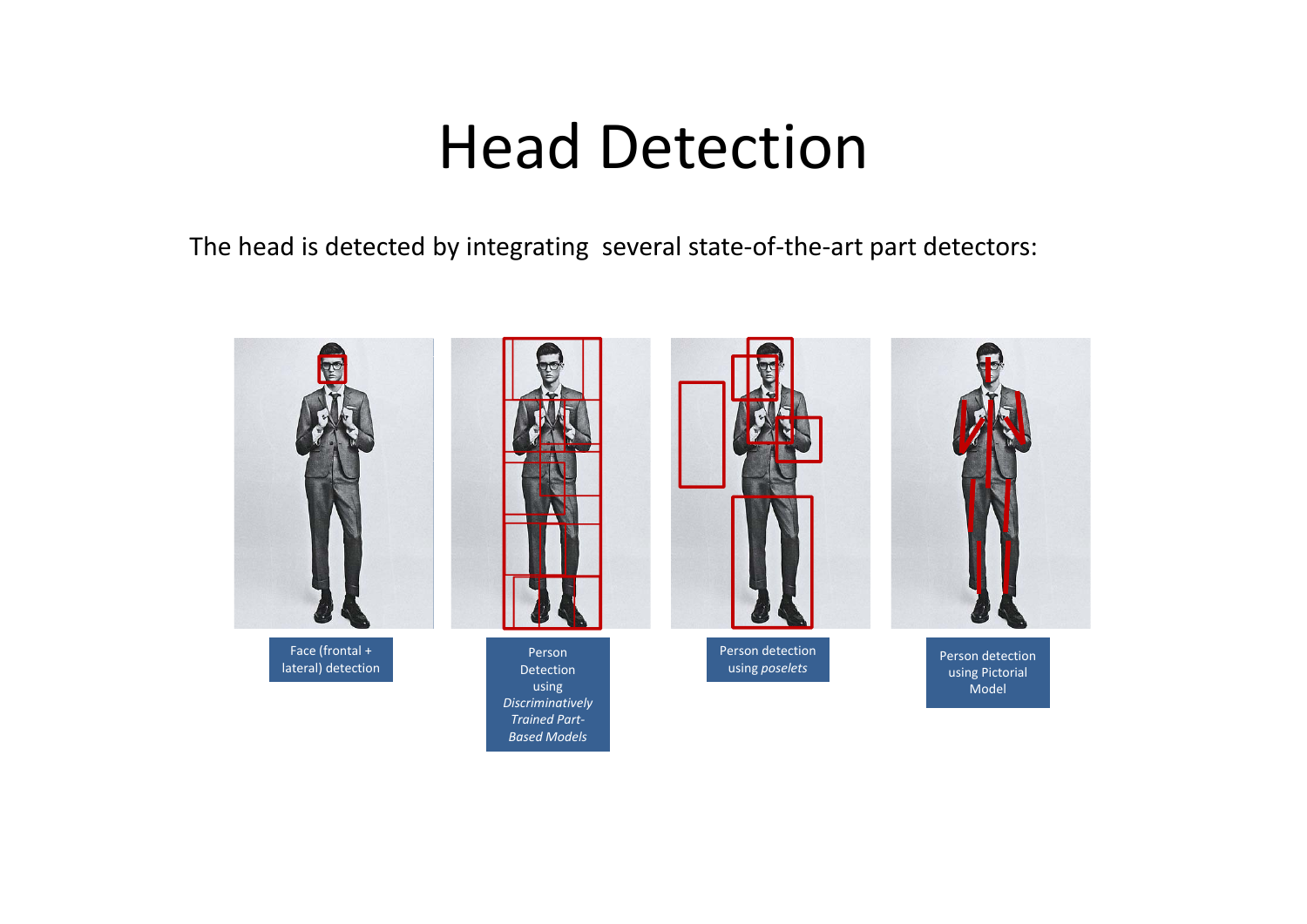## Head Detection: Face

Faces were detected with OpenCV 2.1.



Details of the implementation:

- We use the following cascades:
	- Frontal face (*default* , *alt*, *alt2*, *alt tree alt\_tree*).
	- Lateral face (*profile*).
- Each cascade return several (from 0 up to N) hypothesis about head position.
- To integrate the results we use hierarchical clustering.
- The final head box is the one with the maximum scoregiven by hierarchical clustering.



References: Viola, Jones: **Robust Real‐time Object Detection**, IJCV 2001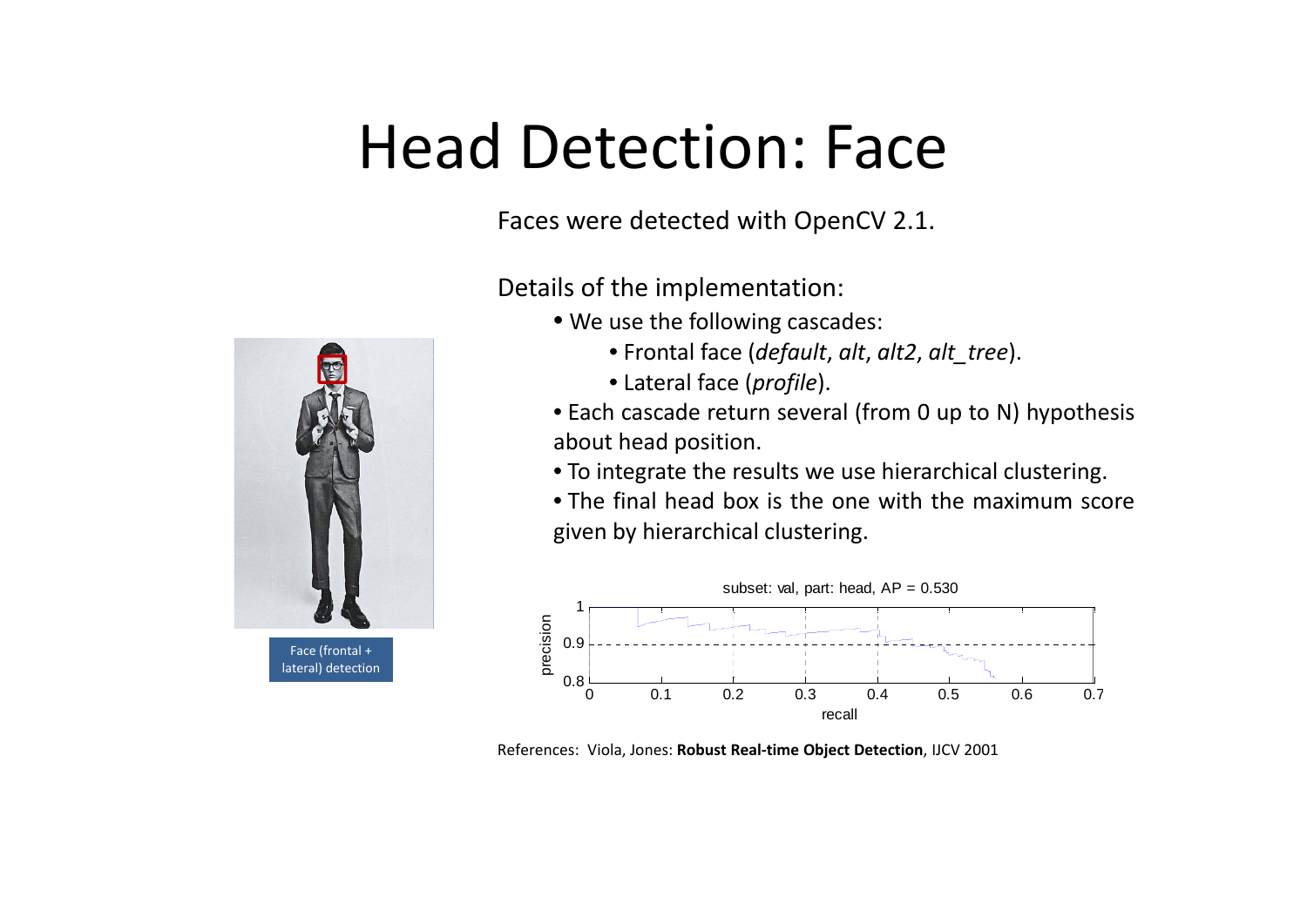# Head Detection: Body (i)

We use a person detection system proposed by *F l lb <sup>e</sup> zenszwalbet al.*



Details of the implementation:

- Software version**Discriminatively** Trained **Deformable Part Models Version 4.**
- Based on model aspect analysis we choose 4 models which best detect the head position.

• For each model we choose the component related with head position in order to fix the box.



References:

• P. Felzenszwalb, R. Girshick, D. McAllester, D. Ramanan, Object Detection with **Discriminatively Trained Part Based Models,** PAMI 2009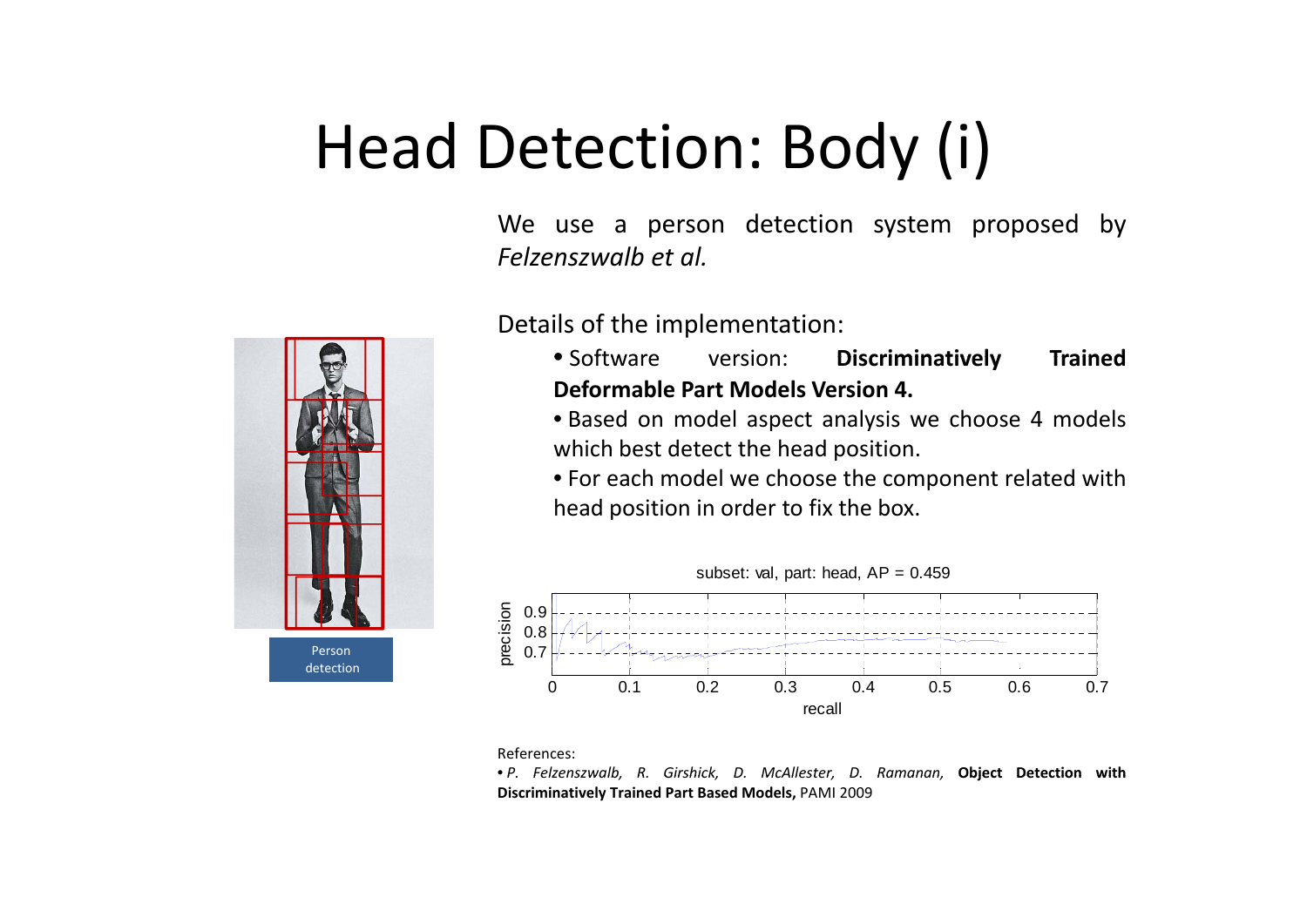# Head Detection: Body (ii)

We use the body detection system proposed by *Bourdev et al.*

- Initially, we used the set of 1138 *poselets* trained from the H3D database.
- The poselets were trained to vote for position and size of the head.
- In order to improve results <sup>a</sup> hierarchical clustering **per poselet** was introduced.
- From original poselets set, **we selected** the 239 poselets which gives the best, in terms of reliability, votes for the head position. The used selection criteria was the standard deviation (*std*) of votes for head.

• If *std* was smaller than <sup>a</sup> defined threshold then the poselet was defined as reliable.



Reference:

• Lubomir Bourdev, Jitendra Malik, **Poselets: Body Part Detectors Trained Using 3D Human Pose Annotations**, ICCV 2009.

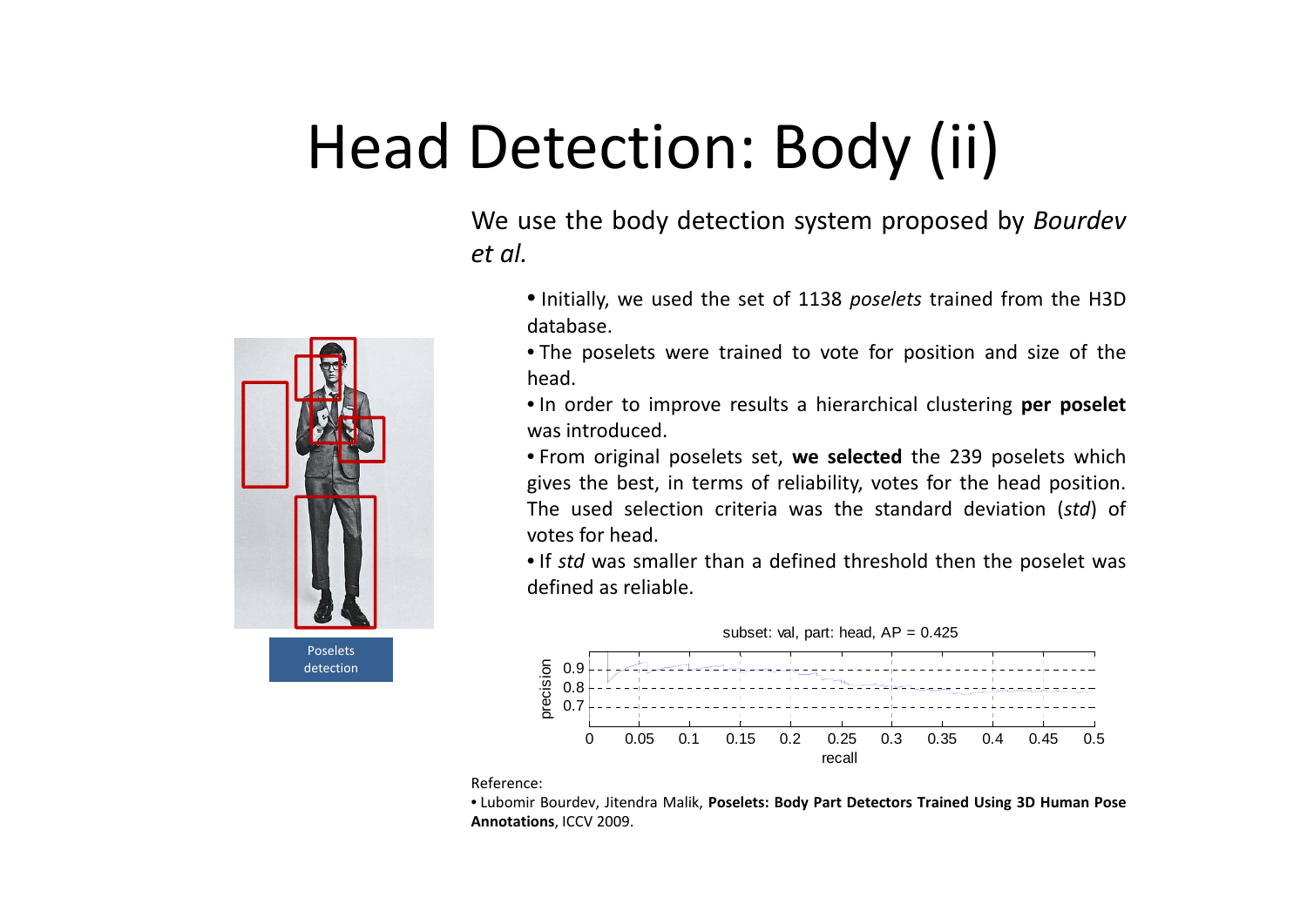## Head Detection: Body (iii)

We used the implementation of CRF‐based pose recovery.



The method is applied at different scales and thesolution with the maximumresponse is selected.





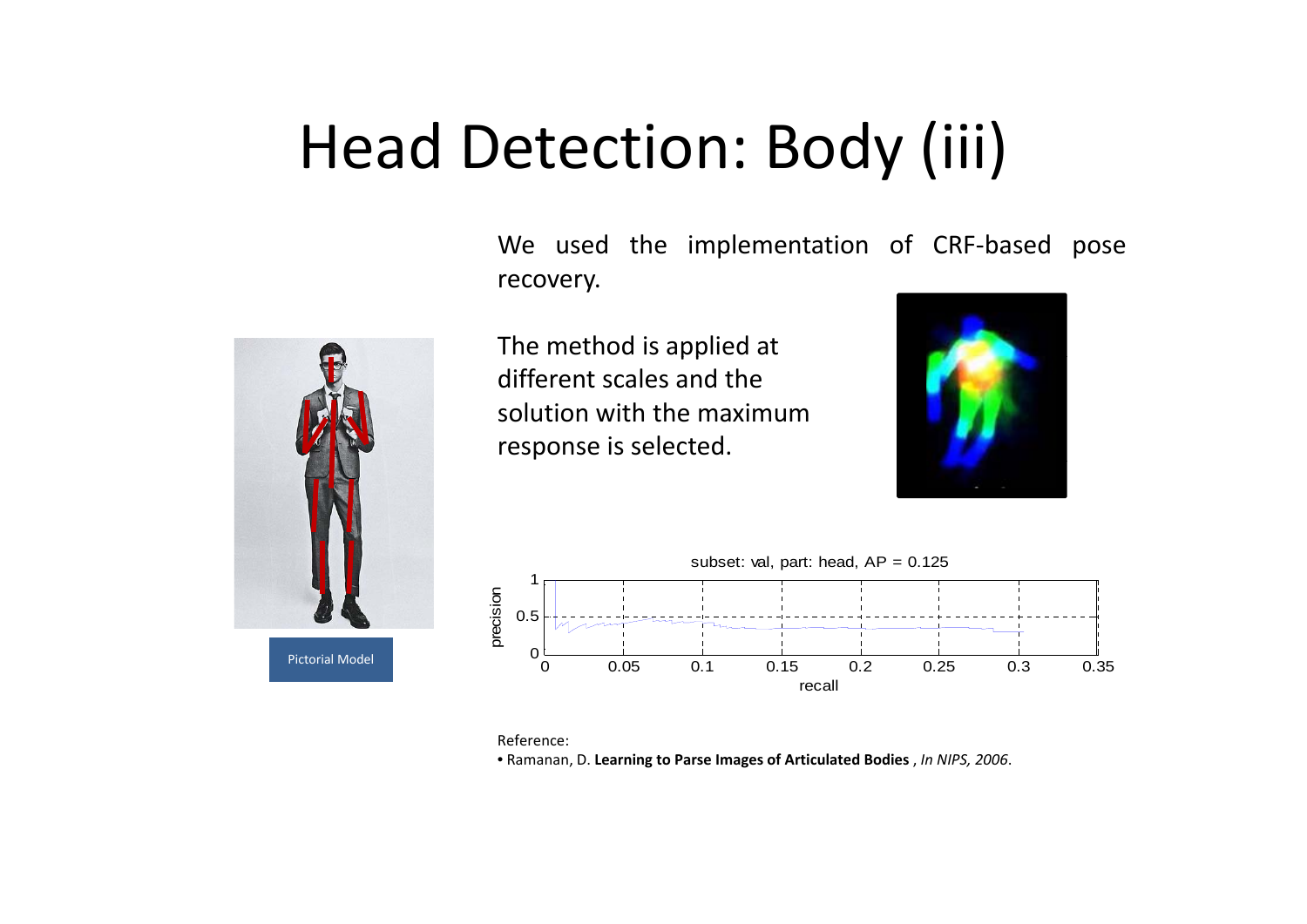## Head Detection: Integration



*wi* are the weights assigned to each detector. These weights are set using cross‐validation.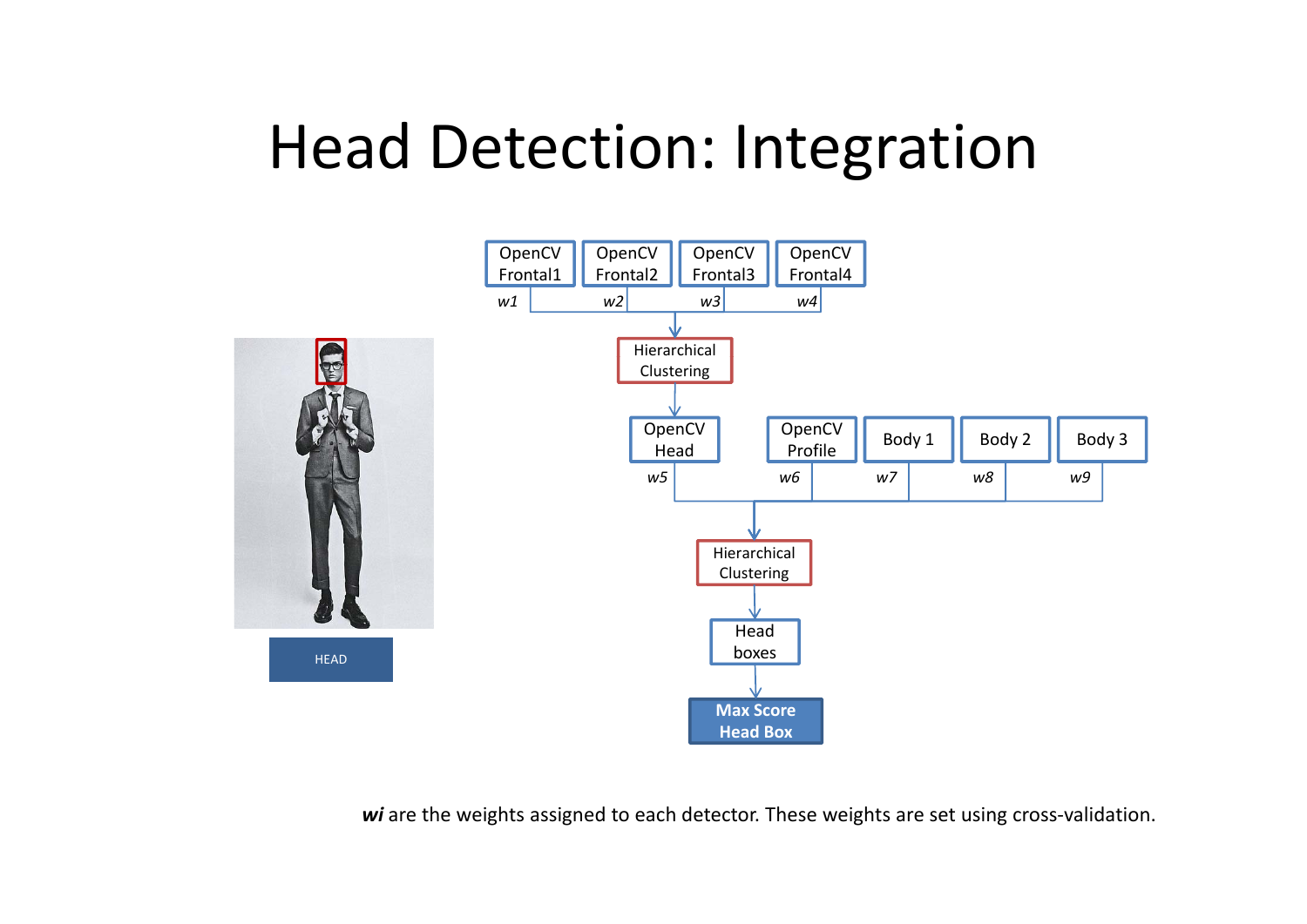## Head Detection: Integration



For each head box the hierarchical clustering computes the score.

The higher score the larger probability of correct head detection.

The max score head box is the head detection with thebiggest probability.

The score is used as <sup>a</sup> confidence value for eachdetection.

If there are 2 highly probable heads inside layout bounding box the score is divided by 2.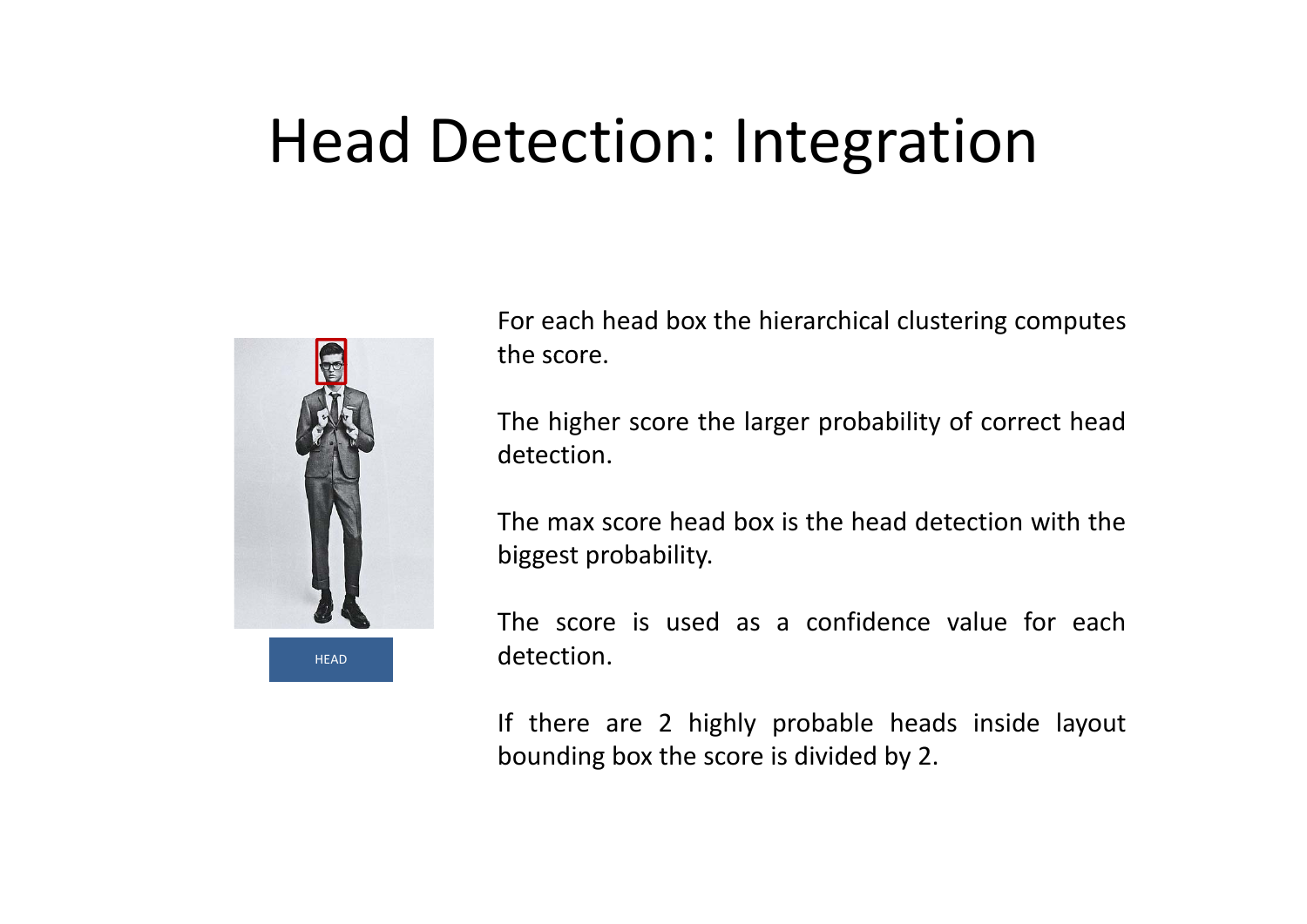#### Head Detection: Results



Confidence 0.5

Confidence 0.8 Confidence 1.6 Confidence 2.25

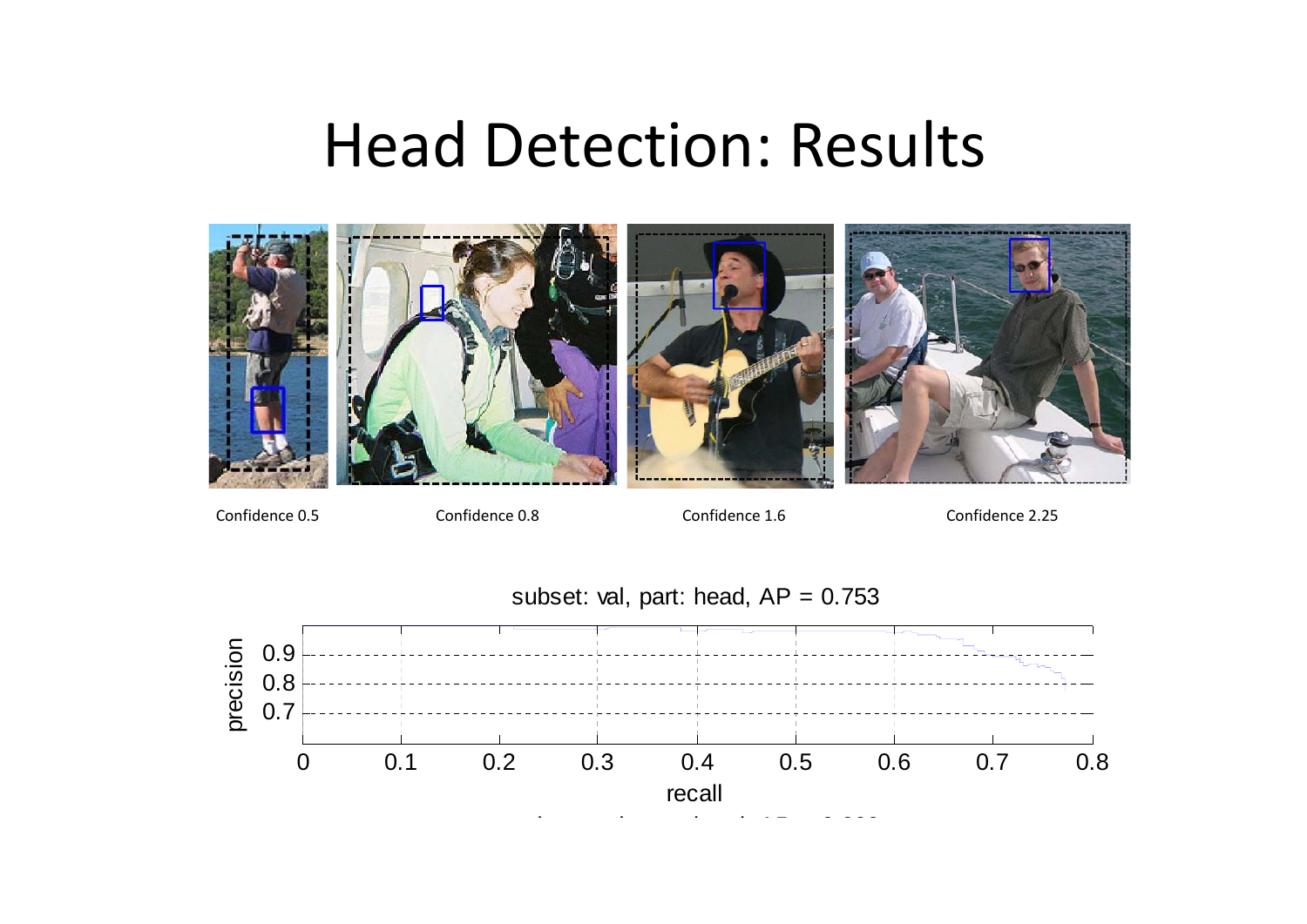#### Hand Detection





References:

[1] Dorin Comaniciu, Peter Meer, Senior Member, Mean shift: A robust approach toward **feature space analysis ,** PAMI 2002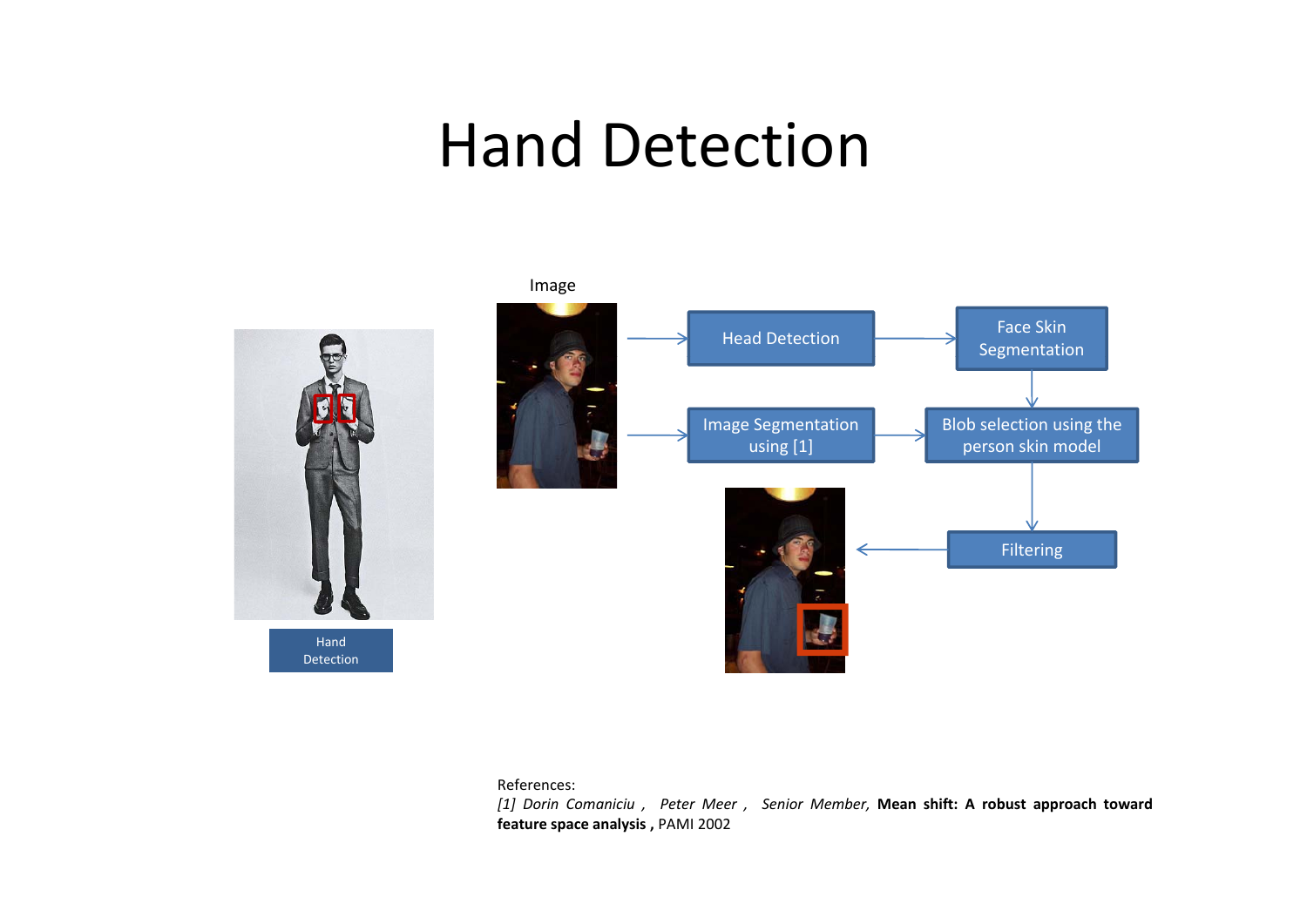#### Hand Detection: Results





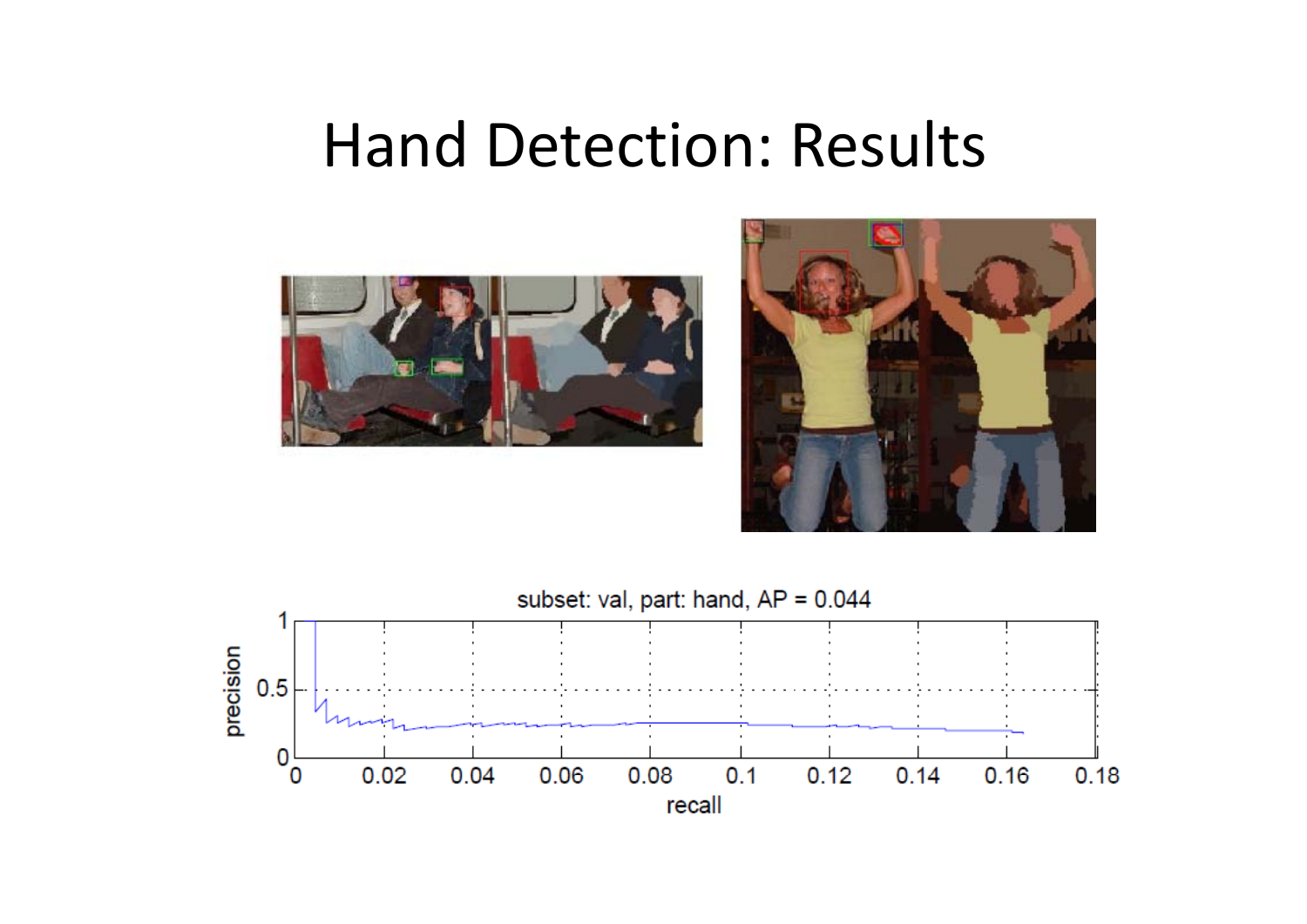## Feet Detection

We use a person detection system proposed by *Felzenszwalb et al.*



Details of the implementation:

- Software: **Discriminatively Trained Deformable Part Models Version 4.**
- Based on model aspect analysis we choose 2 full body models which detect the feet.
- For each model we choose the component related with lower leg position.
- Inside lower leg box the foot box is fixed by cross‐ validation.

References: P. Felzenszwalb, R. Girshick, D. McAllester, D. Ramanan, Object Detection **with Discriminatively Trained Part Based Models,** PAMI 2009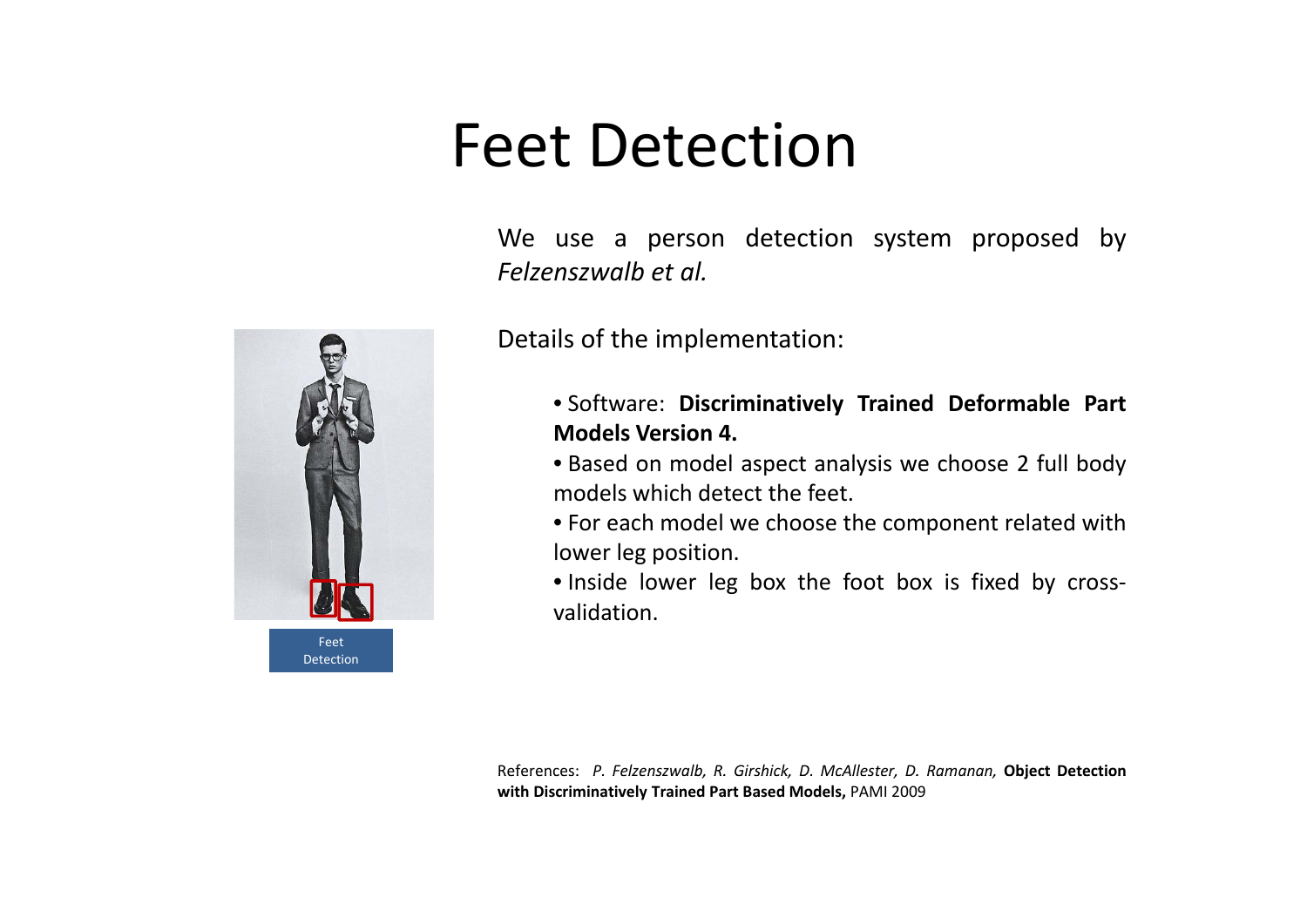#### Feet Detection: Results



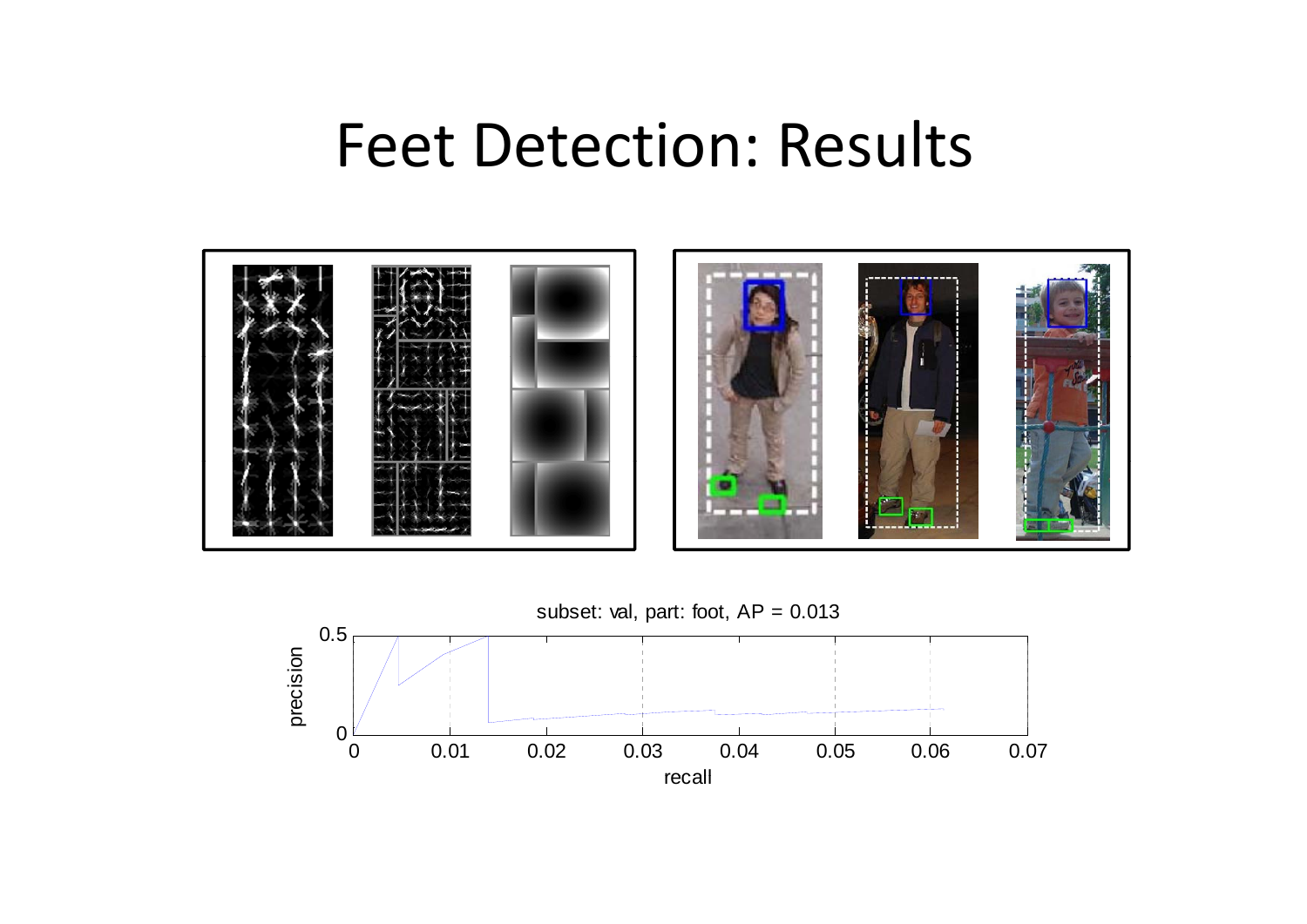# Conclusions

By integrating state‐of‐the‐art part detectors is possible to obtain good results in **head detection**.

Our detector system allows to detect heads in following conditions:

- Frontal Heads
- Picture taken from behind
- Heads with partial occlusions

Our detector has problems with :

- Rotated images.
- Profile heads with no standard pose.
- Several heads in the layout box.



Head detection is mature enough for developing a fast, robust detector, provided that we find how to efficiently deal with these problems.

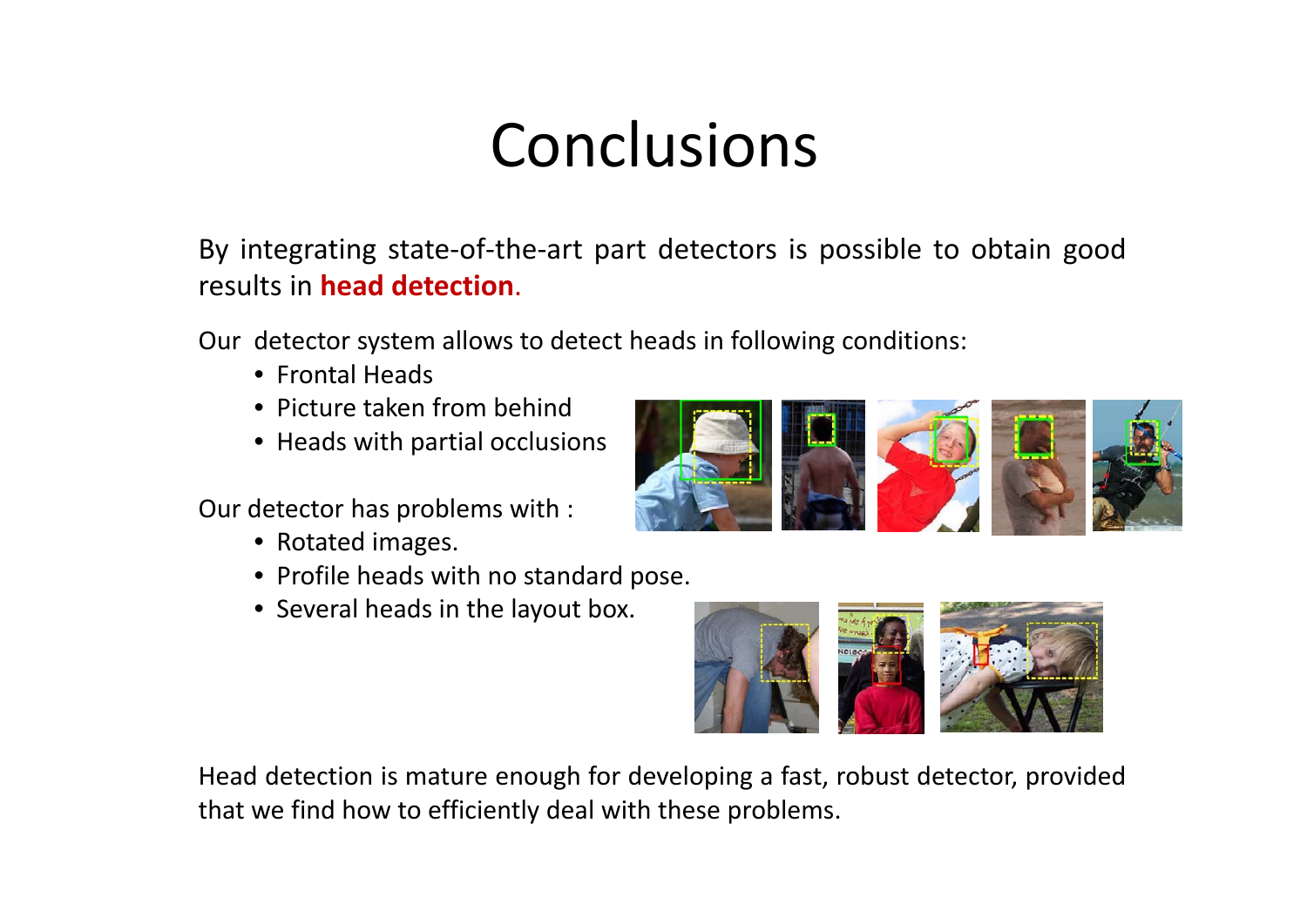## Conclusions

**Feet detection** could be improved by training more **diverse models for legs**. Presence is an open problem for low resolution images.

- **Hand detection** should be approached as **a** search problem (f.e. using the CHAINS model [2]). These models could be easily extended to feet detection.
- Detectors must be integrated in **pictorial models** that are able to deal with <sup>a</sup> large variety of detectors.
- It is necessary to build better **databases** with clear labeling policies.